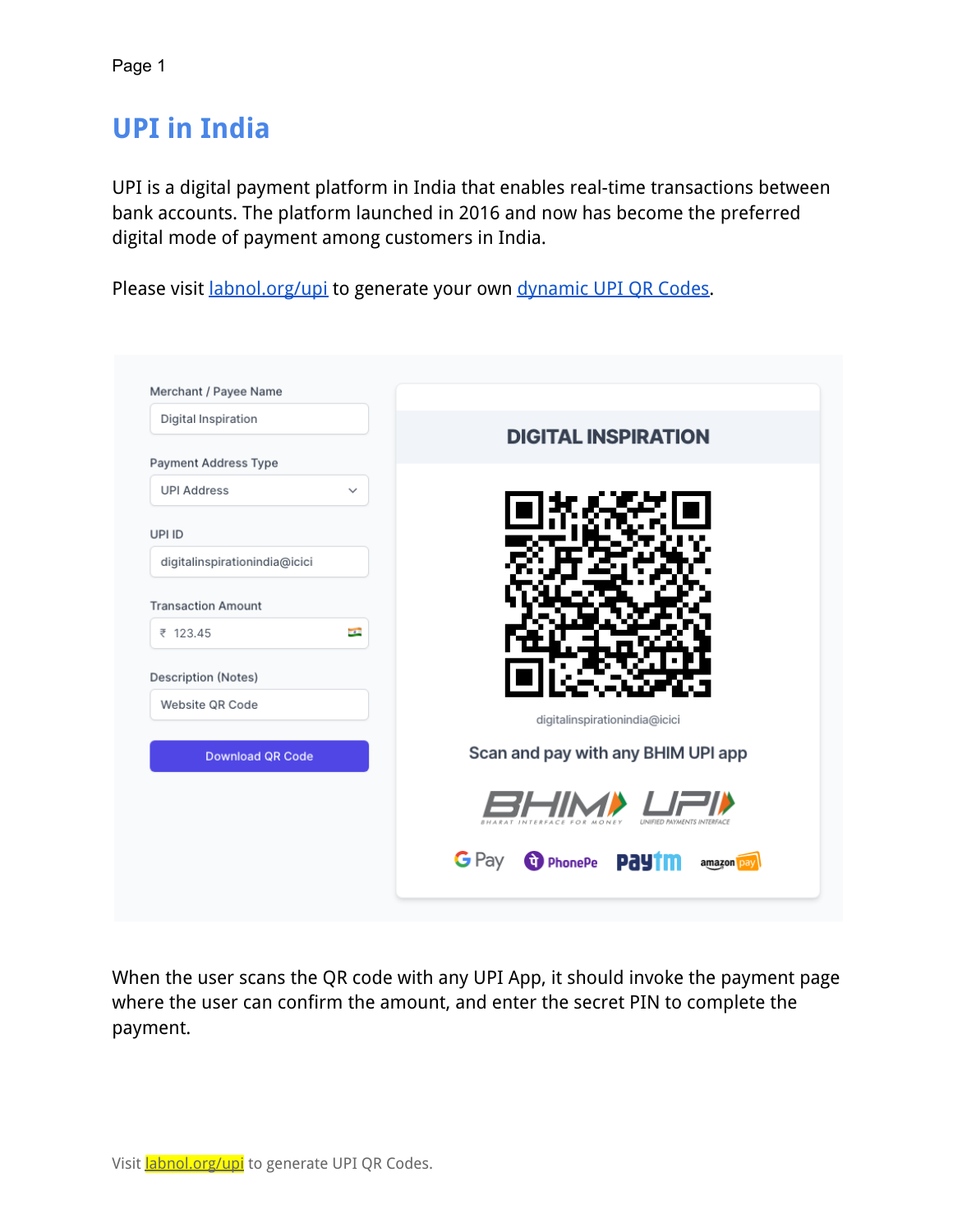## **UPI Apps in India**

The following table shows the list of fintech mobile apps that support digital payments through the BHIM UPI system in India. Some services, WhatsApp Pay, Google Pay and PhonePe for example, have partnered with multiple banks.

| <b>App Name</b>        | <b>Partner Bank</b>        | <b>Domain Name</b> |
|------------------------|----------------------------|--------------------|
| Amazon Pay             | Axis Bank                  | @apl               |
|                        | <b>Yes Bank</b>            | @yapl              |
| Bajaj Finserv          | Axis Bank                  | @abfspay           |
| CoinTab                | <b>Federal Bank</b>        | @fbl               |
| <b>CRED</b>            | <b>Axis Bank</b>           | @axisb             |
| Fave (Pinelabs)        | <b>IDFC FIRST Bank</b>     | @idfcbank          |
| <b>Finsery Markets</b> | Axis Bank                  | @abfspay           |
| FinShell Pay           | <b>HDFC</b>                | @rmhdfcbank        |
| Goibibo                | <b>ICICI</b> bank          | @icici             |
| Google Pay             | Axis Bank                  | @okaxis            |
|                        | <b>HDFC Bank</b>           | @okhdfcbank        |
|                        | <b>ICICI</b>               | @okicici           |
|                        | <b>State Bank of India</b> | @oksbi             |
| Groww                  | <b>Axis Bank</b>           | @axisbank          |
| Jupiter Money          | Axis Bank Limited          | @jupiteraxis       |
| JustDial               | <b>HDFC Bank</b>           | @hdfcbankjd        |
| Make My Trip           | <b>ICICI</b>               | @icici             |
|                        | <b>IndusInd Bank</b>       | @indus             |
| Maxwholesale           | @hsbc<br><b>HSBC</b>       |                    |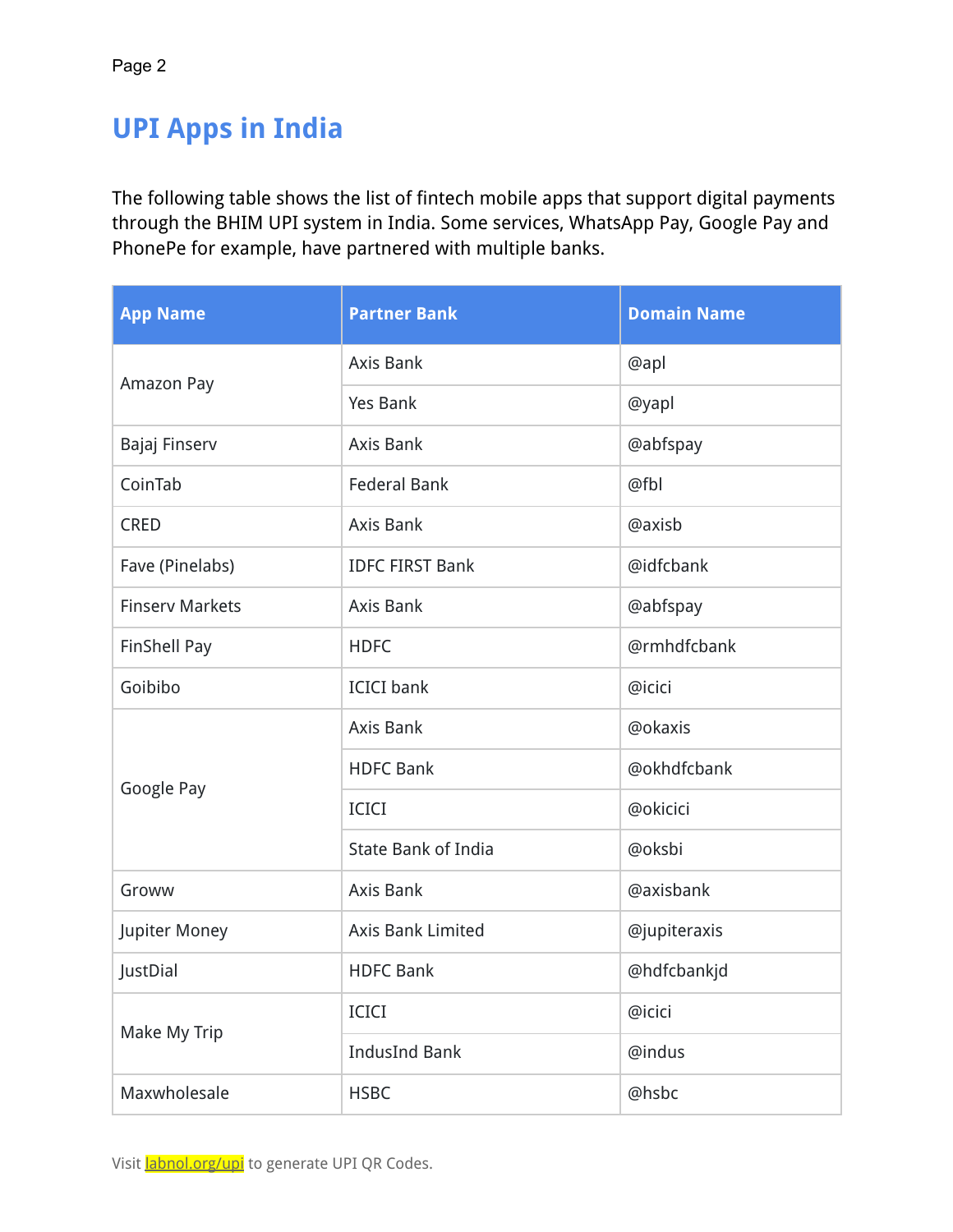| <b>App Name</b>        | <b>Partner Bank</b>                  | <b>Domain Name</b> |
|------------------------|--------------------------------------|--------------------|
| Mi Pay                 | <b>ICICI Bank</b>                    | @myicici           |
| MobiKwik               | <b>HDFC Bank</b>                     | @ikwik             |
| Phonepe                | <b>Yes Bank</b>                      | @ybl               |
|                        | <b>ICICI Bank</b>                    | @ibl               |
|                        | Axis Bank                            | @axl               |
| Samsung Pay            | <b>Axis Bank</b>                     | @pingpay           |
| SuperPay (Chintamoney) | Kotak Mahindra Bank                  | @kmbl              |
| TataNeu                | <b>ICICI Bank</b>                    | @tapicici          |
| Timepay                | The Cosmos Co-Operative Bank<br>Ltd. | @timecosmos        |
| tvam (Atyati)          | <b>Yes Bank</b>                      | @yesbank           |
| Ultracash              | <b>IDFC Bank</b>                     | @idfcbank          |
| WhatsApp               | <b>ICICI Bank</b>                    | @waicici           |
|                        | <b>Axis Bank</b>                     | @waaxis            |
|                        | <b>HDFC Bank</b>                     | @wahdfcbank        |
|                        | <b>State Bank of India</b>           | @wasbi             |
| YuvaPay                | <b>Yes Bank</b>                      | @yesbank           |

For instance, if you are using Samsung Pay on your phone for UPI, your UPI id would be something like username@pingpay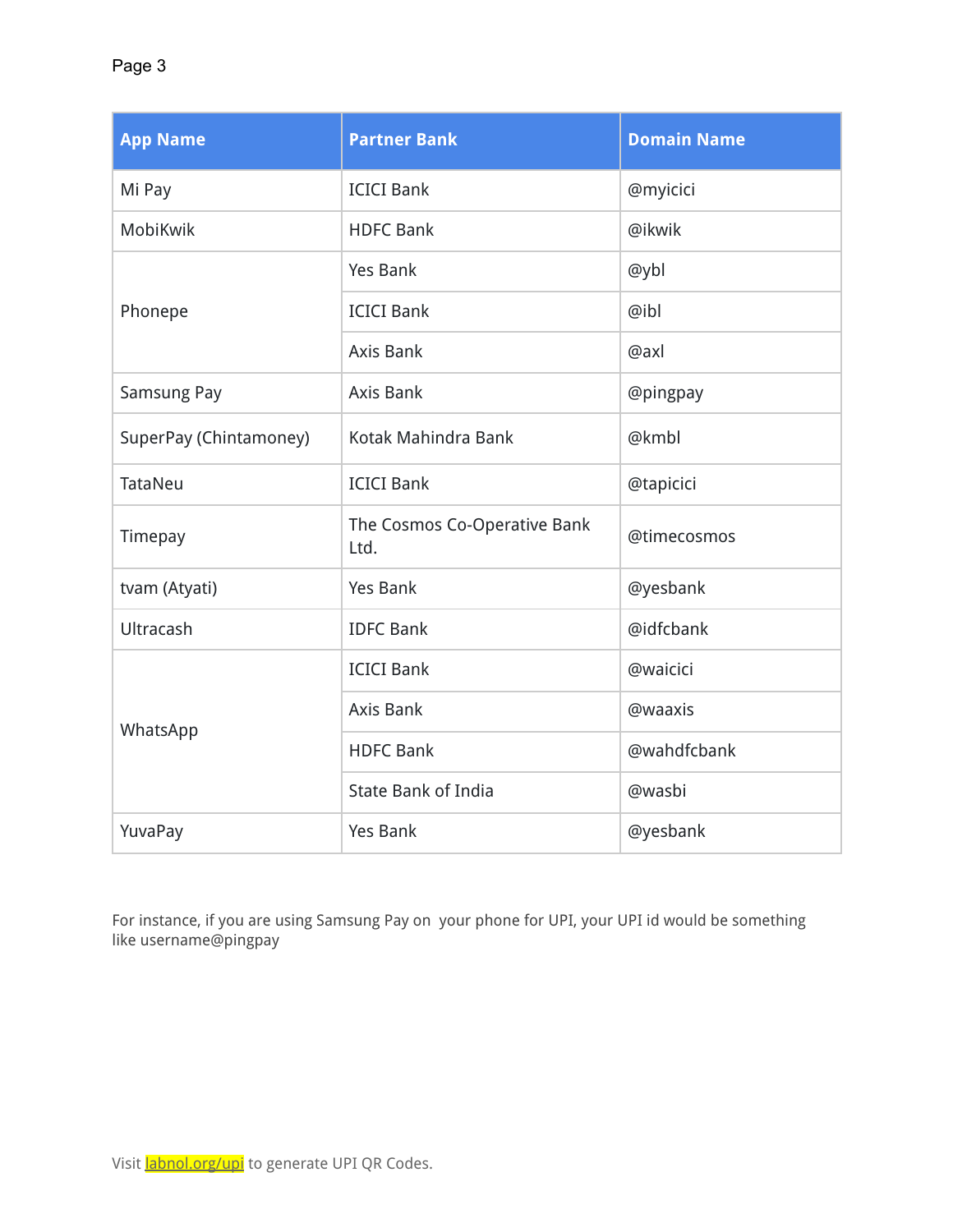## **UPI Link Specifications**

UPI Deep linking URL uses the following scheme.

**upi://pay?param1=value1&param2=value2&...**

The available parameters are listed in the following table:

| <b>Parameter</b> | <b>Description</b>                                                                                                                                                                         |
|------------------|--------------------------------------------------------------------------------------------------------------------------------------------------------------------------------------------|
| рa               | Payee VPA (UPI Id is mandatory)                                                                                                                                                            |
| pn               | Payee name (mandatory)                                                                                                                                                                     |
| am               | Transaction amount in decimal format.                                                                                                                                                      |
| mam              | Minimum amount to be paid if different from transaction amount. If the<br>mam parameter is not present or is null, then the amount field in the UPI<br>payment app should not be editable. |
| cu               | Currency code. Currently ONLY "INR" is the supported value.                                                                                                                                |
| tn               | Transaction note - short description of the transaction.                                                                                                                                   |
| tr               | Transaction reference ID. This could be an order number or subscription<br>number. Mandatory for dynamic URL generation.                                                                   |
| url              | Success URL to provide customers with transaction details. Can be used to<br>fulfill orders for digital goods like ebooks, software or music.                                              |

If a customer enters the amount value less than the value passed in mam, then UPI will decline the transaction.

The generated QR Code URL will have the following format.

**upi://pay?pa=digitalinspirationindia@icici&pn=Digital%20Inspiration&am=11.99&cu=INR**